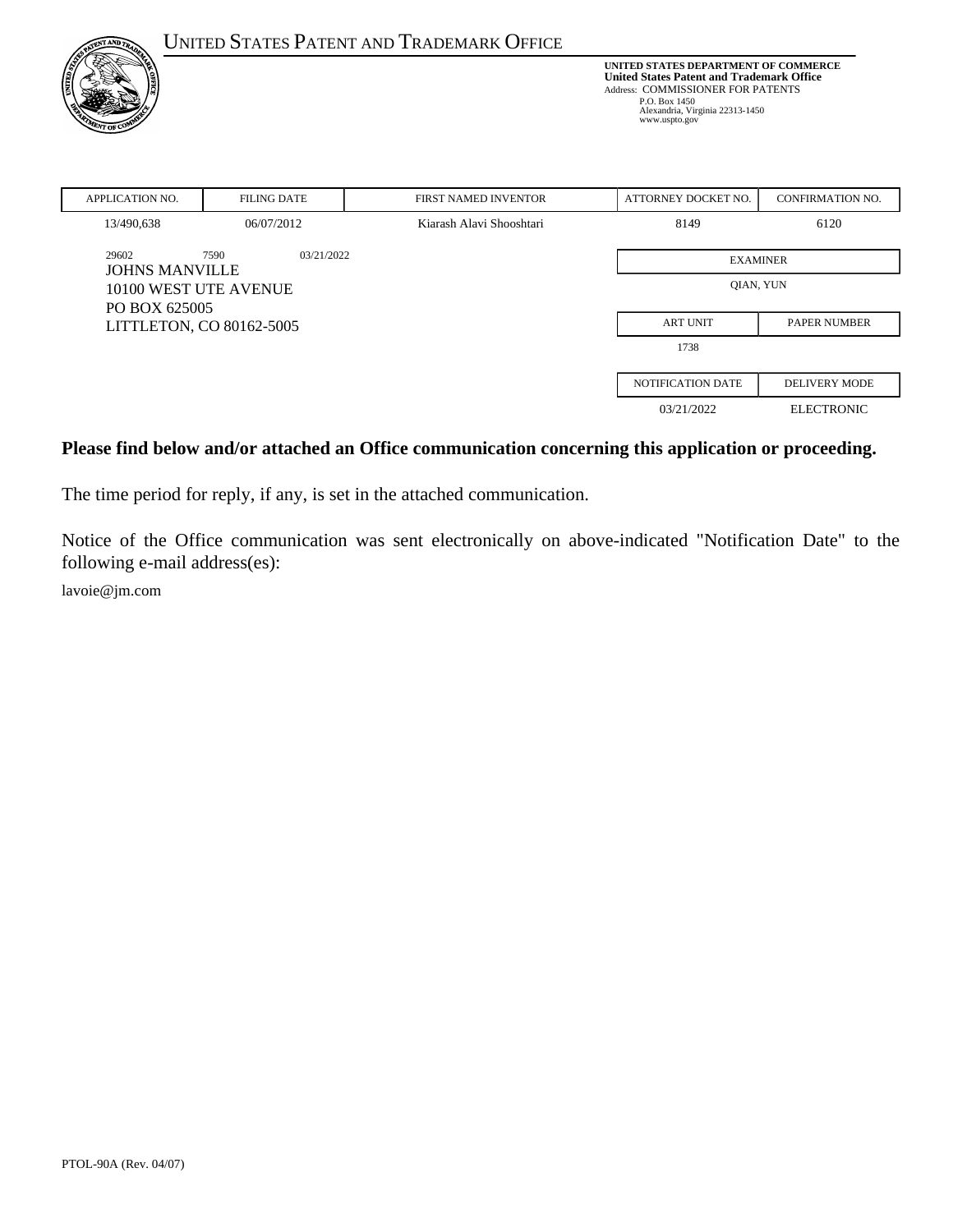UNITED STATES PATENT AND TRADEMARK OFFICE  $\overline{\phantom{a}}$ 

## BEFORE THE PATENT TRIAL AND APPEAL BOARD  $\overline{\phantom{a}}$

*Ex parte* KIARASH ALAVI SHOOSHTARI  $\overline{\phantom{a}}$ 

> Appeal 2021-001620 Application 13/490,638 Technology Center 1700

> > $\overline{\phantom{a}}$

Before TERRY J. OWENS, N. WHITNEY WILSON, and JEFFREY R. SNAY, *Administrative Patent Judges*.

SNAY, *Administrative Patent Judge*.

# DECISION ON APPEAL

# STATEMENT OF THE CASE

Pursuant to 35 U.S.C. § [1](#page-1-0)34(a), Appellant<sup>1</sup> appeals from the

Examiner's decision to reject claims 1, 4, 7, 10, 12, 17, 19, 20, 22, 23, 34,

and 36. We have jurisdiction under 35 U.S.C. §6(b).

We REVERSE.

<span id="page-1-0"></span><sup>&</sup>lt;sup>1</sup> "Appellant" refers to "applicant" as defined in  $37$  C.F.R. § 1.42. Appellant identifies Johns Manville Company as the real party in interest. Appeal Br. 3.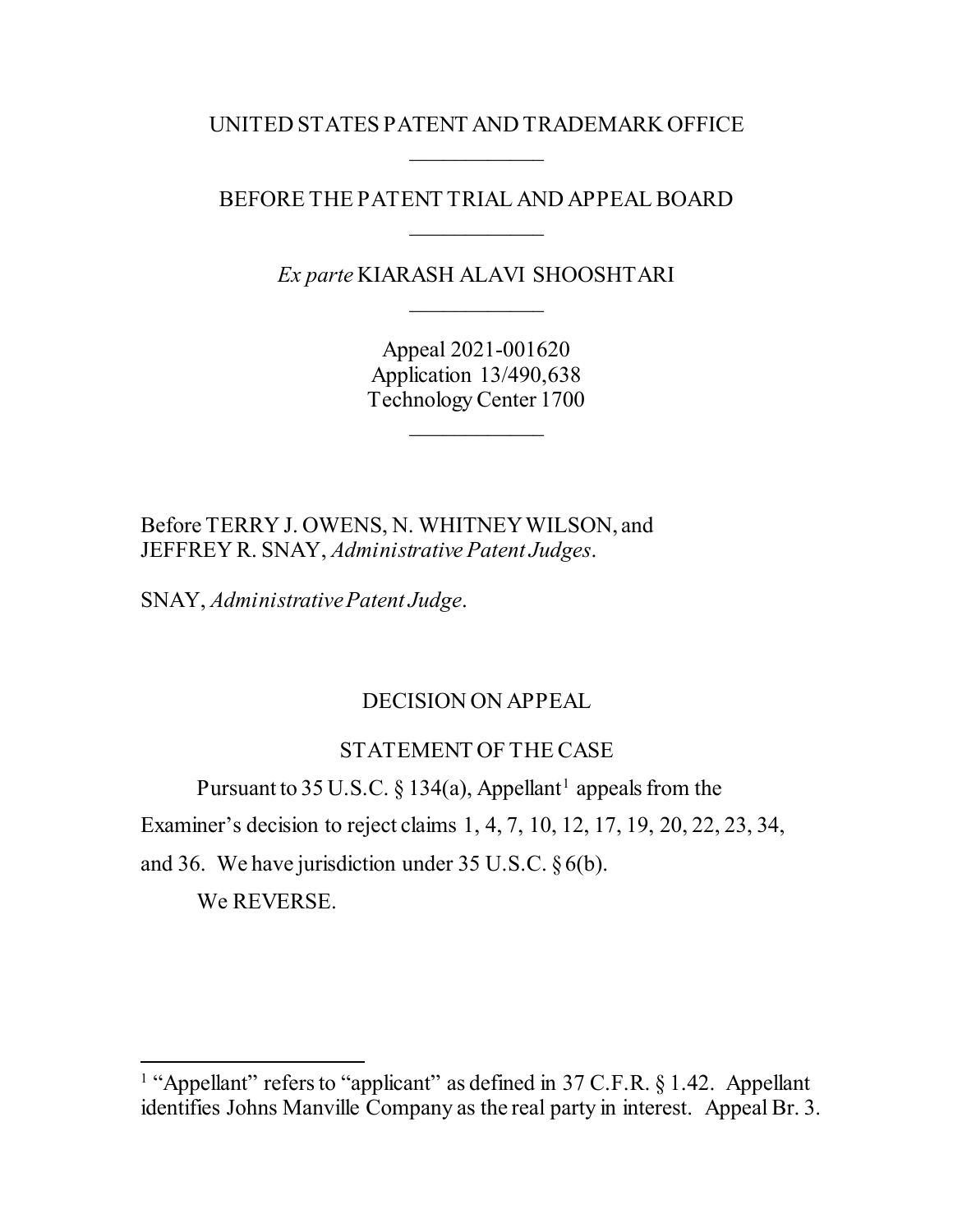## CLAIMED SUBJECT MATTER

The invention relates to binder compositions suitable for use with fiber products such as fiberglass insulation. Spec. ¶¶ 2, 5. Claim 1 reads as follows:

1. A binder composition comprising: a reducing sugar monosaccharide; and a crosslinking agent that is a reaction product of a urea compound and an aldehyde-containing compound, wherein the crosslinking agent and the reducing sugar have a molar ratio of 1:2 to 1:50; and

a catalyst for catalyzing a crosslinking reaction between the reducing sugar and the crosslinking agent, wherein the catalyst comprises a sulfonic acid compound.

Appeal Br. 8 (Claims Appendix).

Claims 23 and 36 recite binder compositions which include features similar to those of claim 1. Each remaining claim on appeal depends from claim 1 or 23.

# REJECTION

Claims 1, 4, 7, 10, 12, 17, 19, 20, 22, 23, 34, and 36 stand rejected under [3](#page-2-1)5 U.S.C. § 103(a) as being unpatentable over Wang<sup>2</sup> and Floyd.<sup>3</sup>

### OPINION

Each independent claim on appeal recites a binder composition which includes, *inter alia*, a sulfonic acid catalyst. In rejecting Appellant's claims, the Examiner finds Wang discloses a binder composition which includes a

<span id="page-2-0"></span> <sup>2</sup> US 2007/0082187 A1, published April 12, 2007.

<span id="page-2-1"></span><sup>3</sup> US 5,691,426, issued November 25, 1997.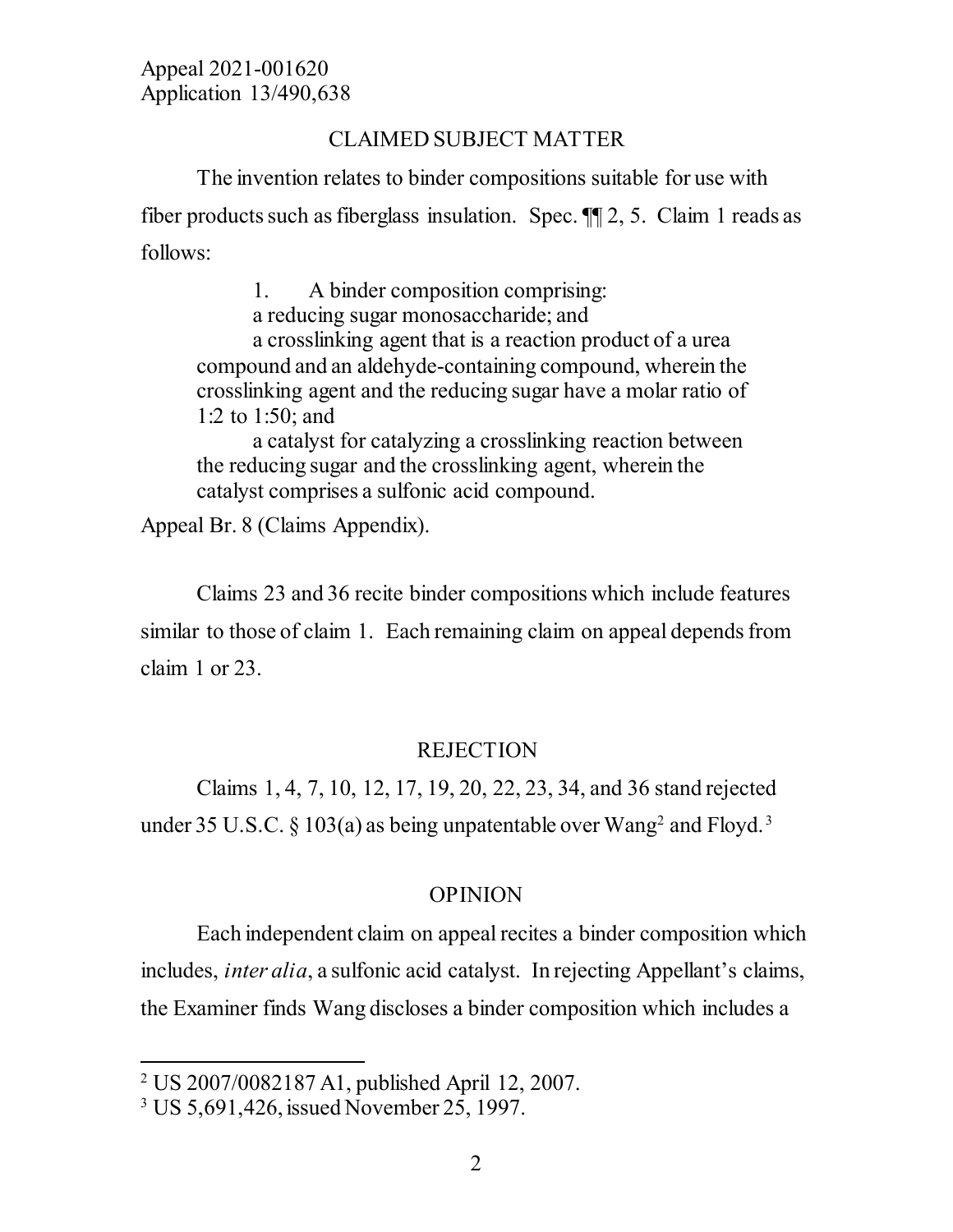### Appeal 2021-001620 Application 13/490,638

pH adjuster, such as HCl. Final Act. 3. The Examiner determines it would have been obvious to one of ordinary skill in the art to substitute sulfonic acid for Wang's HCl pH adjuster because Floyd teaches use of either HCl or p-toluene sulfonic acid as a mineral acid catalyst in a binder composition. *Id.* at 4.

Appellant argues Wang discloses addition of HCl solely as a pH adjuster, to inhibit unwanted polymerization, whereas Floyd teaches use of HCl or sulfonic acid as an acid catalyst to facilitate crosslinking reactions. Appeal Br. 4. On that basis, Appellant contends Floyd would not have suggested equivalence of HCl and sulfonic acid for use as pH adjusters in Wang. *Id.* at 6.

Setting forth a prima facie case of obviousness requires establishing that the applied prior art would have provided one of ordinary skill in the art with an apparent reason to modify the prior art to arrive at the claimed invention. See *KSR Int'l Co. v. Teleflex Inc*., 550 U.S. 398, 418 (2007).

Here, the Examiner's sole reason for substituting Floyd's sulfonic acid for Wang's HCl is that Floyd teaches both as alternative components in a binder composition. However, as Appellant correctly explains, Wang provides HCl for the sole purpose of adjusting pH to inhibit unwanted polymerization. *See* Wang ¶¶ 26, 27, 50. Floyd, on the other hand, teaches use of HCl or sulfonic acid as an acid catalyst to effect crosslinking reactions. Floyd 3:50–57.

The Examiner's obviousness determination fails to identify a reason why one of ordinary skill in the art would have sought to include an acid catalyst in Wang's composition. Nor does the Examiner point to evidence to support a finding that sulfonic acid would have been recognized as an

3